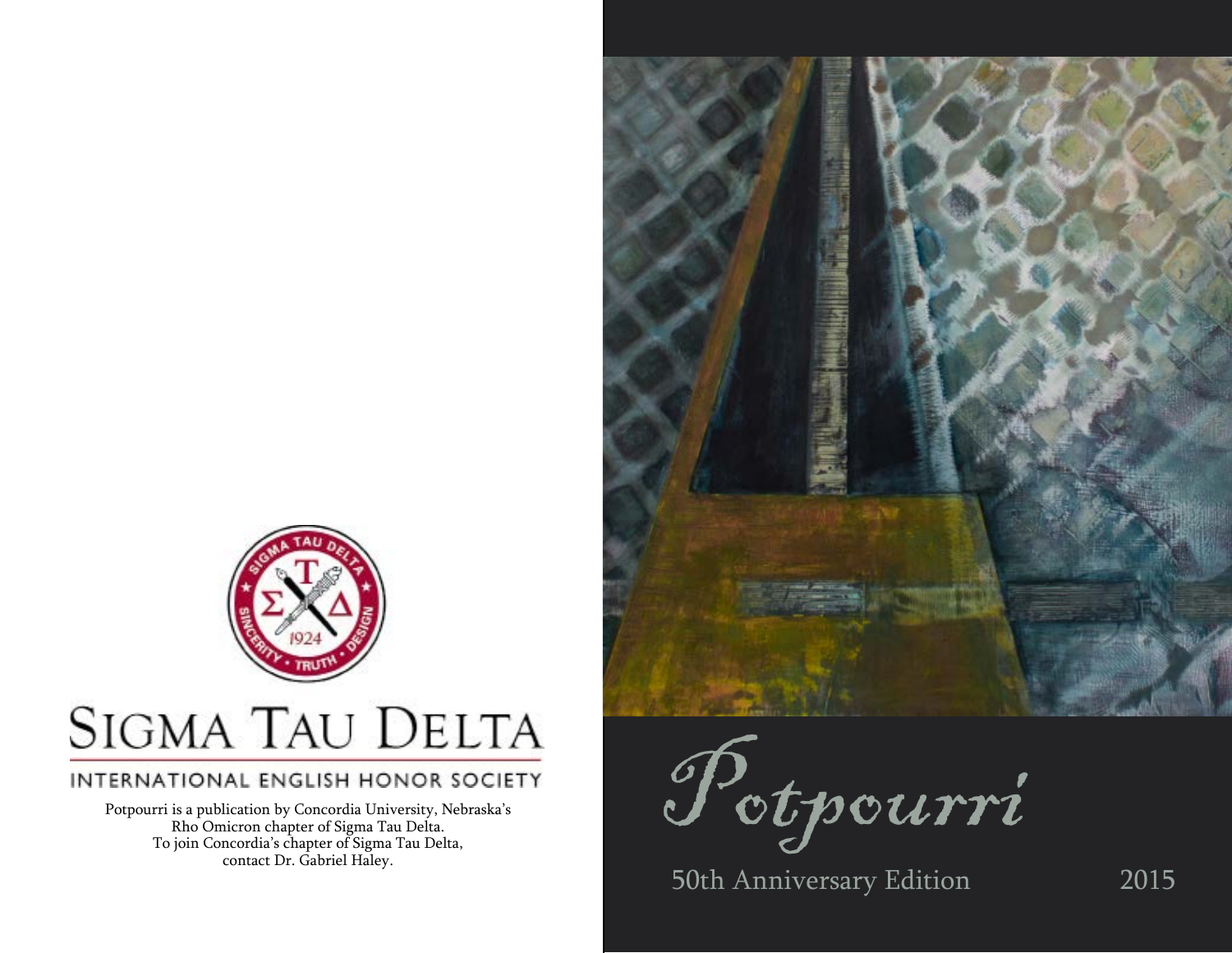# Potpourri 2015 50th Anniversary Edition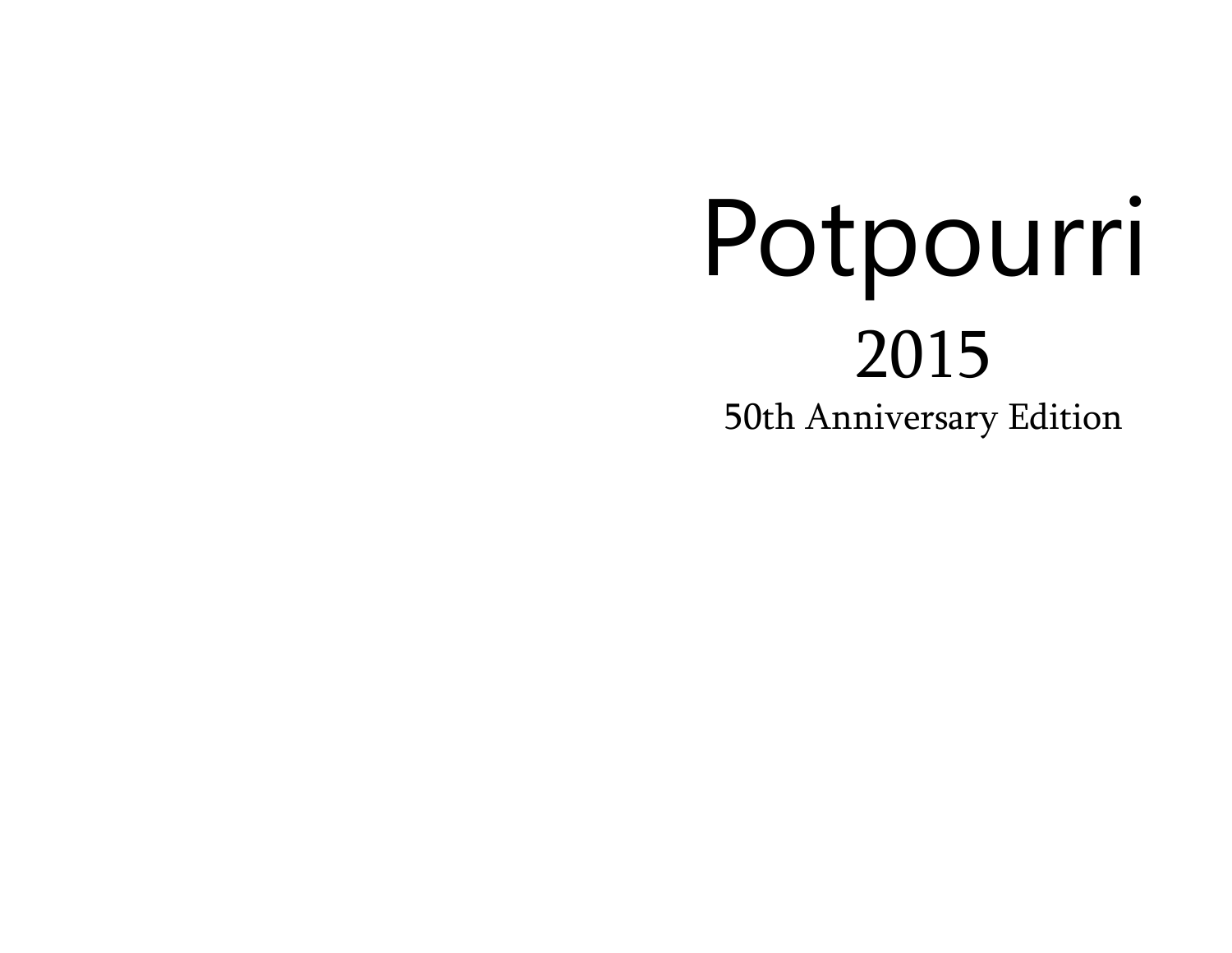## Table of Contents

| A Note from the Guest Reader<br>Dr. Bruce Creed      | $\mathbf{1}$ |
|------------------------------------------------------|--------------|
| "Poetry is This"                                     | 5            |
| Danielle Jarvis                                      |              |
| "Sestina"                                            | 6            |
| Cadence Klemp                                        |              |
| "The Storyteller"                                    | 8            |
| Cadence Klemp                                        |              |
| "Follow"                                             | 11           |
| Mary Carnoali                                        |              |
| "Oblivion"                                           | 12           |
| Cadence Klemp                                        |              |
| "The Photographer"                                   | 13           |
| Naomi Iltis                                          |              |
| "Reach for the Dead"                                 | 18           |
| Johnathon Carnoali                                   | 19           |
| "Pimple"<br>Izaak Wendorff                           |              |
| "Great Nation"                                       | 20           |
| Marcel Hallaert                                      |              |
| "A Self Portrait"                                    | 22           |
| Michael Winckler                                     |              |
| "Inverse"                                            | 23           |
| Hannah Fortna                                        |              |
| "A Feeling of Regard"                                | 24           |
| Ellie Franzmeier                                     |              |
| "The Ruins as They Were"                             | 26           |
| Johnathon Carnoali                                   |              |
| "At the top of the building a decorative ledge"      | 28           |
| Hannah Fortna                                        |              |
| "Idea Book"                                          | 29           |
| Grace Hollenbeck<br><b>Guest Reader's Selections</b> | 30           |
| Dr. Bruce Creed                                      |              |
| <b>Guest Reader Biography</b>                        | 31           |
| Abigail Connick                                      |              |
| " $5/19/79$ "                                        | 32           |
| Dr. Bruce Creed                                      |              |
| A Note from the Editors                              | 35           |
| Stephanie Coley and Carolina VonKampen               |              |
|                                                      |              |

Published by Concordia University, Nebraska's Rho Omicron Chapter of Sigma Tau Delta

> Editors: Stephanie Coley and Carolina VonKampen

Advisor: Dr. Gabriel Haley

Cover art: "Untitled" by Grace Stange Design on page 3 by Grace Hollenbeck

April 2015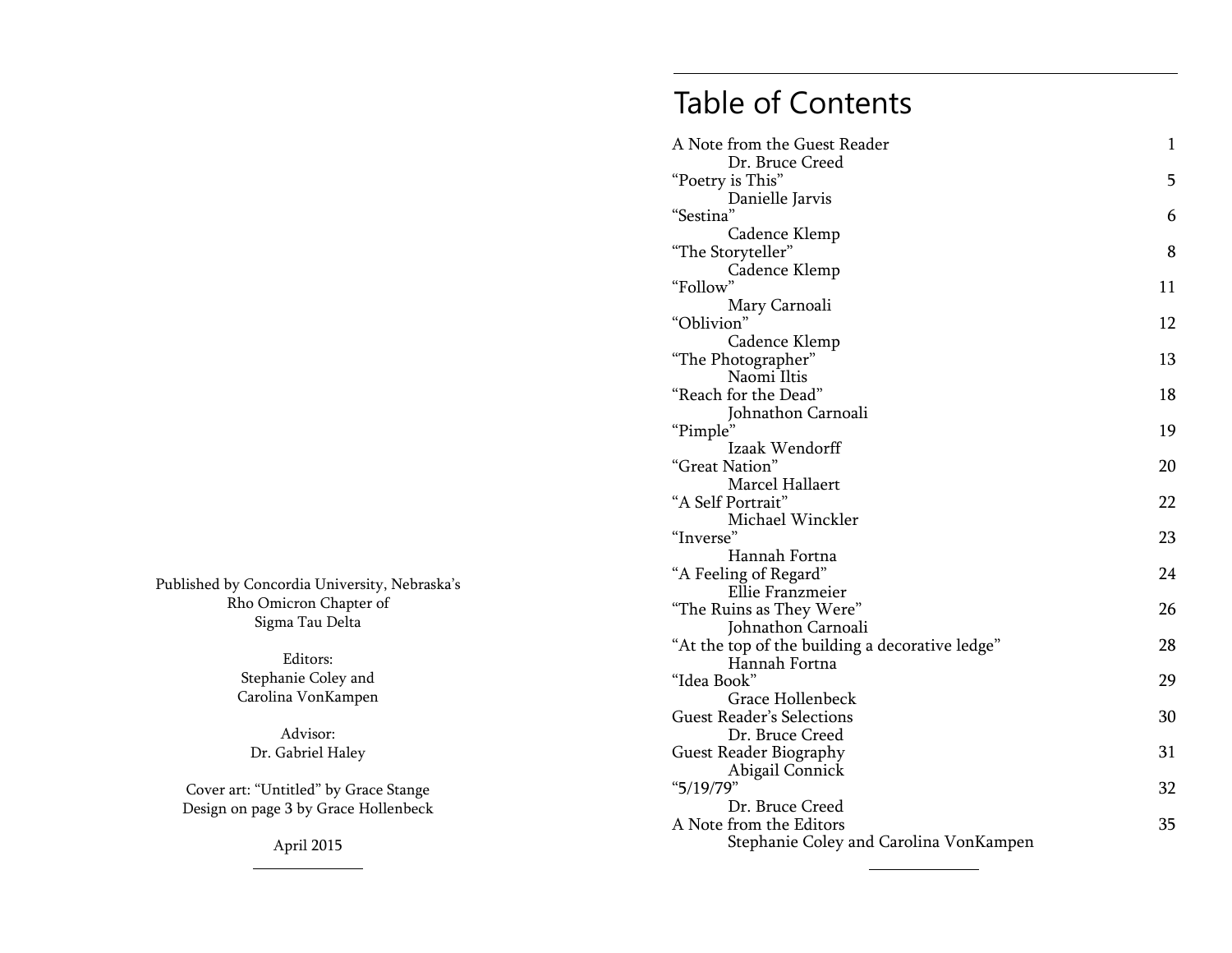## A Note from the Guest Reader

Dr. Bruce Creed, Professor of Communication

If, as Emily Dickinson suggests, a book is like a frigate, then poems and short stories must be like skiffs. These little skiffs aren't sturdy enough to sail the seas, like frigates do, but rather they are light, nimble, fast moving boats that carry us on short journeys through waters that are deep enough for us to dip our toes into, stir up our memories, and give us pause for reflection.

Indeed, there is nothing like reading a book, a short story, or a poem. These journeys of the mind take us to places that we fear or that haunt us. They take us to places that we love, or even to fantastic places that can only exist in our imaginations. They make us cry, laugh, dream, or just think. They are cathartic. They allow us to rejoice or to mourn without self pity, and help us to stand, if only metaphorically (and only for a moment), and reflect with unselfconscious emotion.

Kenneth Burke theorized that we humans are, first, symbol makers, symbol users, and symbol misusers, and he posited the suggestion that in symbols we see ourselves. Walter Fisher suggested that our most reliable sources of personal truth are narratives. I find these claims to be intriguing, and  $\overline{I}$  tend to want to put them together, and to believe that symbols, which are the basis of our meaning-making processes, and also of the processes of reading and writing, are intricately coded into our DNA, which may be the reason that writing and reading are so important to us. I believe that people are irresistibly drawn to good narratives, which are typically rich with significant symbols reflective of our human nature and of our quest to understand ourselves and our world. Ultimately, these symbols, narratives, poems, and short stories (though not really theological in any overt sense) connect us to and help us understand the most significant aspect of our lives as Christians— that is our personal relationship with Jesus Christ, Our Lord. That, for me at least, is what a volume of original prose and poetry, like this issue of Potpourri, is about.

So, I hope that you enjoy reading this issue of Potpourri. I have been reading Potpourri for twenty-five years, and I have especially enjoyed the privilege of being this year's guest reader. I have selected three of the poems and one of the short stories as favorites in this volume, though they are not intrinsically better or more worthy than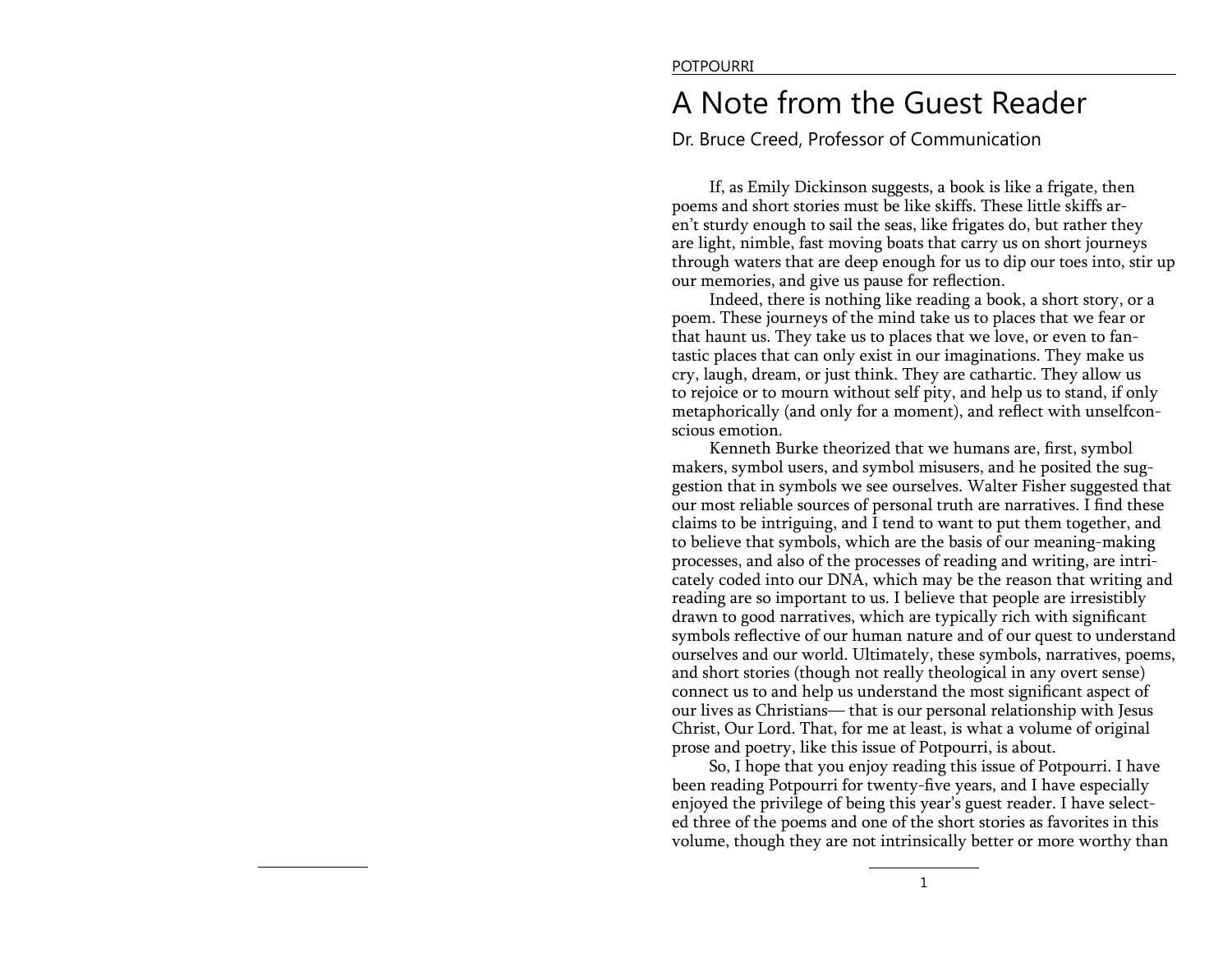### POTPOURRI

any other entry selected by the editors. These pieces I selected simply spoke to me a bit more deeply, more personally, as no doubt other entries in this volume will likewise speak to other readers.

I selected these pieces because I found them to be agile little skiffs that quickly transported me to an enjoyable place, either by techniques of narrative suspense, or as particularly evocative symbols that resonate in my memory. I don't want to presume to understand specific meanings in the selections that stood out for me. I only want to lift them up as moments that, for me, were evocative of my youth, memories the fears of time passing, or life passing me by, or of particularly lovely, stirring images that are quite enjoyable. In the case of the short story, I really enjoyed the subtle, very effective building up of suspense and foreboding.

At the editors' invitation, I have also included a poem that I wrote many years ago, when I sort of fancied myself a writer.

Congratulations to all of the authors who were selected to be featured in this edition of Potpourri! God's blessings to each of you! May He continue to inspire you to put pen to paper (or fingertips to iPad, as the case may be).

In Christ,

Bruce Creed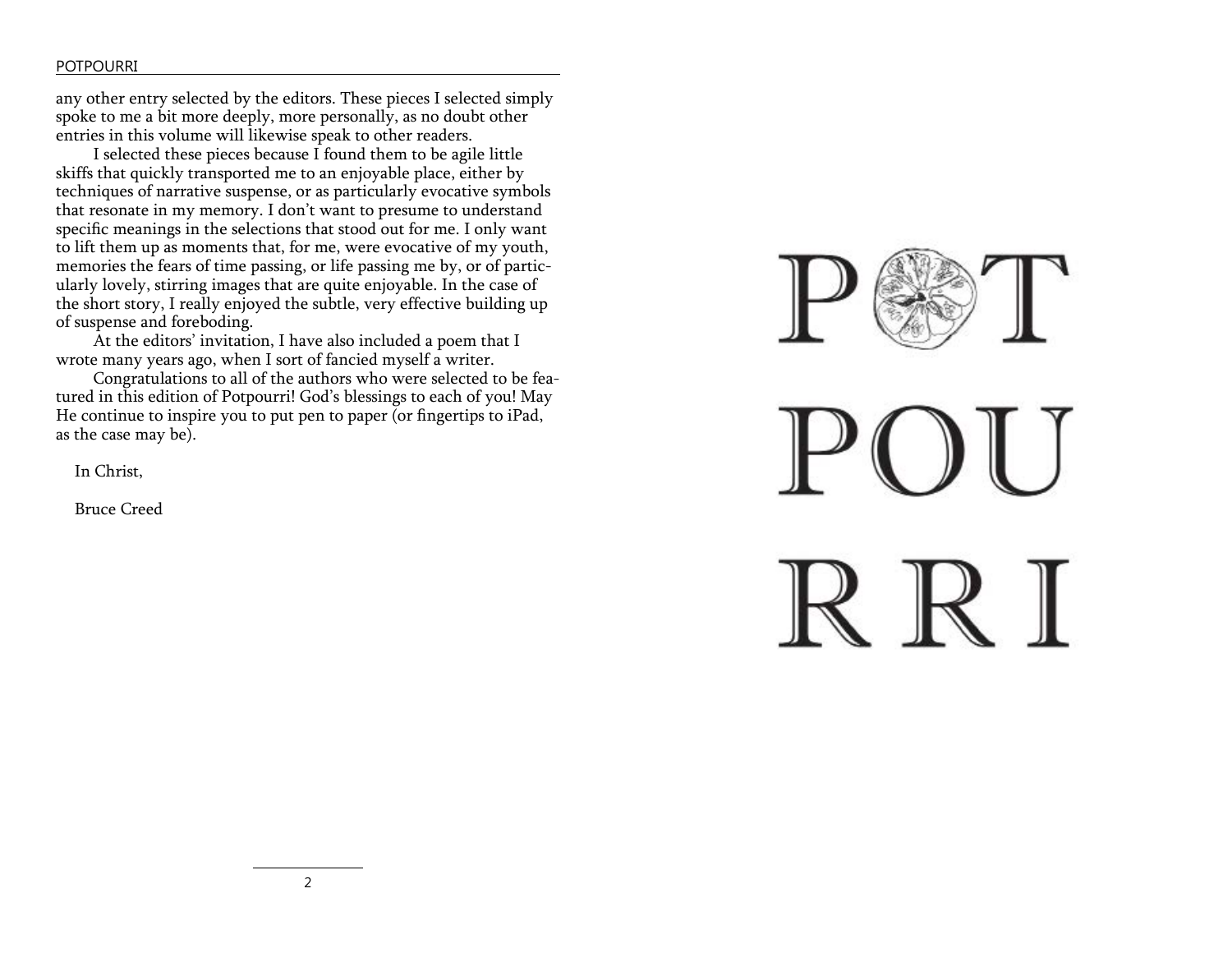POTPOURRI

## "Poetry is This"

Danielle Jarvis

Poetry is this.

A river: not rocks, water, stones, moss, But motion, covering, smoothing into beauty.

The moon, Reflecting.

Not the brush, not the canvas, or the paint or the clay, But the art, seizing the soul.

A heart poured as ink Filling paper.

Looking forward at the past, Back at a filled void, raining.

Children living in a landfill, Souls amidst trash.

Not wind, thunder, clouds, waves, rain, But the storm: essences combined.

Essence: in, with, and under paper and page, Communing in the realm of the written word.

Not emotion or feeling, But the memory of feeling.

Refuse emotion; still exists: Refuse poetry; still persists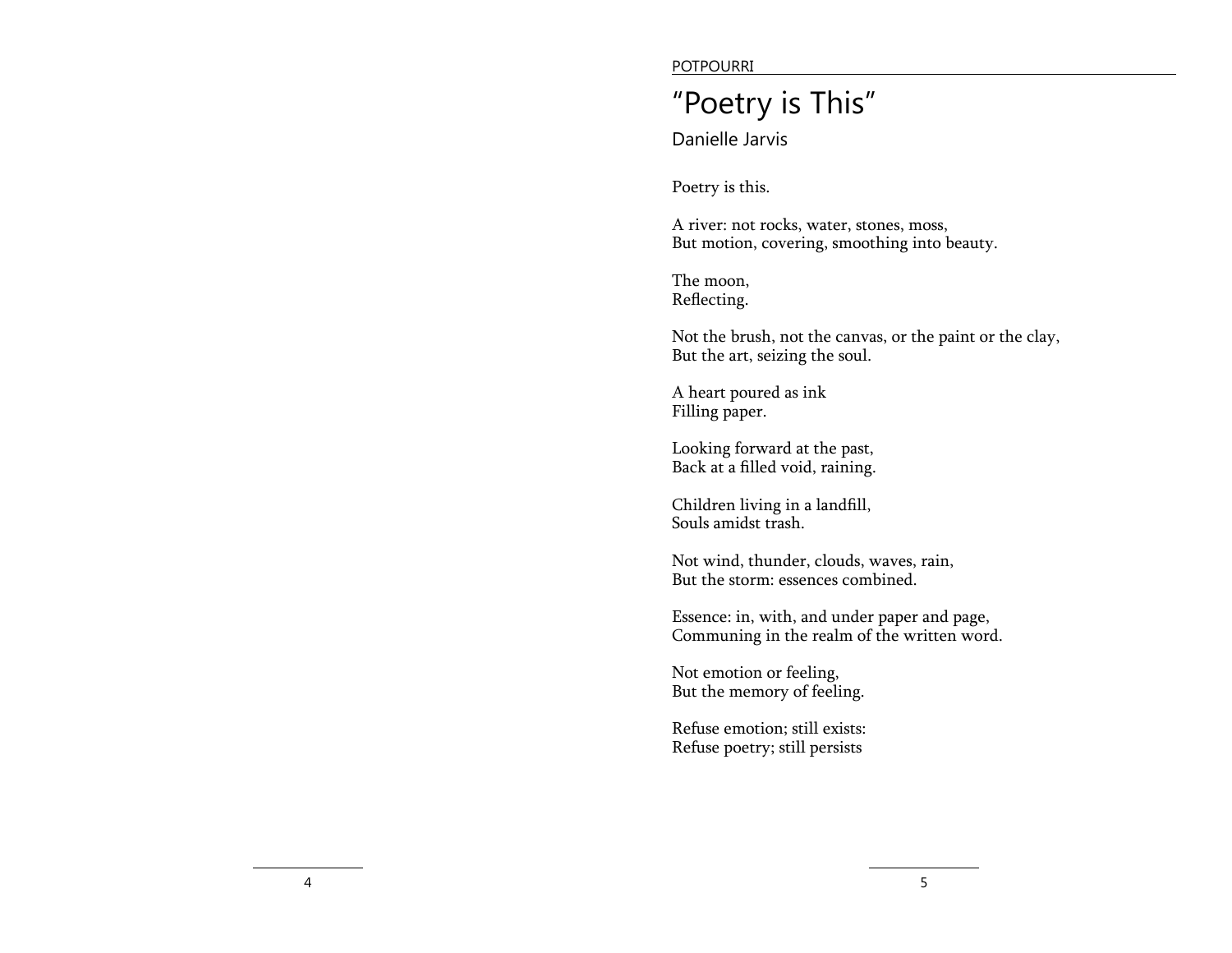### POTPOURRI POTPOURRI

## "Sestina"

Cadence Klemp

Dancing flames crackle on the hearth, warming the girl who sits with her words, not scribbled in black ink upon white pages, but soaring on painted wings through her mind, waiting to be released into the world.

She remains alone in a world full of vacant speech that flames like wildfire, consuming all meaning. I don't mind the loneliness, the girl whispers to the empty pages resting in her lap, but I long for my words

to mean something more. If only I could take hold of my words and set them upon this hollow world. Surrounded by the busy pages of thoughtless scholars and critics, she hears the flames cry out to her in hunger. The girl feeds the ravenous blaze because, in her mind,

she knows it is nothing more than paper. You mind your vapid masters, you vacant words, she sighs, you have no purpose. The girl does what she can to rid the world of insignificance as into the flames she hurls the cluttered, empty pages.

Freed from the vacancy of intention, she returns to her open pages, barren, but brimming with the possibility of worth. Her mind is fixed upon the passion for meaning that flames within her chest. She reaches out and grasps the words that she will pour out to fill an empty world. Now, in her hands, the girl

holds the power of purpose, and this girl pens what streams from her heart to the numbered pages, enough to choke the world and stifle its meaningless murmurs. From her mind soar the winged words that burn even brighter than the flames.

And the girl doesn't mind that flames consume the world because now, these are her pages, and the fire is her words.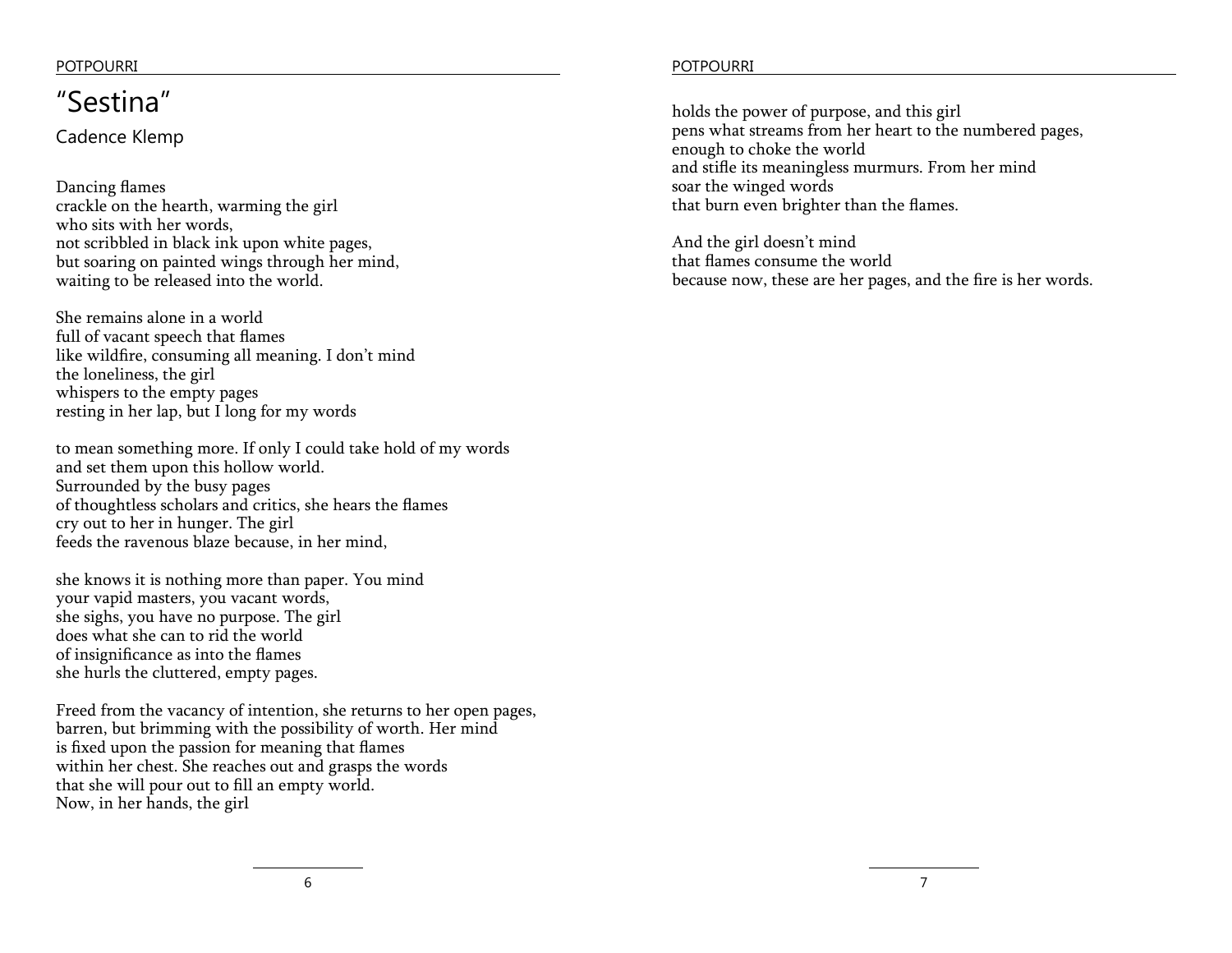## "The Storyteller"

Cadence Klemp

It's almost as if the inescapable passing of time is finally evaded when I notice him, the hunched man shuffling his way through the library. Everyone else might ignore him. They might continue their reading, or searching, or whispering, oblivious to this pause in reality, but I cannot. I don't exactly know what it is that I find so intriguing: is it the sharp gleam in his eye, or the muted thud, thud, thud of his black rubbertipped cane as it prods the ground? Or perhaps the wrinkled, midnight skin draped across his features, or his head, frosted with timebleached hair? But whatever the reason, I am incapable of overlooking him as the rest do.

His carries himself with an aura both noiseless and humble, although his portly figure is a presence to reckon with, amply filling the spaces between shelves. He's aware of his protruding stomach, covered by a maroon, collared shirt; as he navigates the narrow passages he's cautious not to let the green, geometric tie that rests upon his belly brush up against the dusty spines of shelved books. His formal attire is matched oddly with a pair of worn, dark tennis shoes that peek out from beneath carefully pressed black slacks. He must wear them for comfort. They must be his favorite shoes. He must have bought them a year ago when he needed a new pair, and he must have liked them so much that he abandoned all others. He's used them so frequently that they're beginning to wear out, just like him.

I detect a slight limp in his shuffle as he meanders through the walls of books. The gleam in his eyes tells me a story entirely as tangible as the ones sitting dormant on the shelves: he injured his left knee years ago thanks to the icy steps of his front porch, and his stride was never quite the same. But that's not what he would tell me if I asked. No.

"I was drafted," he would begin in a rumbling, gravel voice that would saturate the room, causing people to pause their reading, or searching, or whispering, "when I was a young man, only thirty." And I would hide a smile because that hardly seems young. But he would continue, "They sent me to Vietnam. Got a bullet to the leg, I did, right in the knee. War doctors tried to fix her up, but it was no good, no good, I tell you, 'cause I'm still limping to this day. Have been for the past forty years." He would release this little sigh that he intends

to be like that of a tired, cantankerous grouch, but his gleaming eyes would betray him. He never could resist an audience to whom his fabricated fantasies might be told.

He remembers when he still had someone to listen to his stories. When his family was young, he would arrive home, after a seemingly endless day at the tailor's of hemming stodgy suits and dowdy dresses, and he'd be brimming with untold tales. His three girls would gather in the parlor, perched on furniture that there was never quite enough money to replace, and he told them stories. Stories that were true, stories that were almost true, stories that had not a bit of truth to them, but that sprang from his lips like water from a falls.

But now, his audience had vanished. A heart attack had taken his wife a few years back, and the three girls were all married and moved away, but that's not what he'd say. "My wife, Theodora, beautiful thing she was, died at a right, sorry young age of thirtyfive, only a year after I got back from the war. She died giving birth to our youngest, she did. Youngest of eight." Eight children? I would wonder. "Darn right, there were eight of them," he would say with that impish glint in his eyes. "And their names all started with a D. Hardest thing keeping them straight. When you meant Diana, you'd call for Daisy, and David would hear wrong and come running." Then he'd pass his cane from his left hand to his right, because the left was weary from gripping the curved plastic handle, and he'd tug upwards at his belted waistline to be sure it wasn't going to slip over his portly belly.

"Yes, it was a busy place, our little house, at least, 'til the circus came through." The circus? "Yes, the circus. You know, with the lions and elephants and acrobats and all that nonsense. Anyway, every last one of them my kids, I mean well, they all got up and joined the circus. They were clowns, and right good ones they were too. I'd never see them, though, 'cause they'd go here and there, but they'd never go home." And I'd wonder where they were now. He would grin. "Oh, somewhere round and about, I expect, wearing big shoes and bright red noses. They are quite the performers. You should have seen them get shot from those cannons..." and the longer I listened the more fantastic his stories would become.

He would weave his tales for me, tales of wonder and excitement so incredible that I would be tempted to believe them. He would keep on, rambling and creating, until a tired librarian would hiss that it was closing time. He and I, we'd both look around and realize that there was not a soul left besides the two of us and the librarian with her tapping toe. He'd be in the middle of a tale, but glancing at his corroded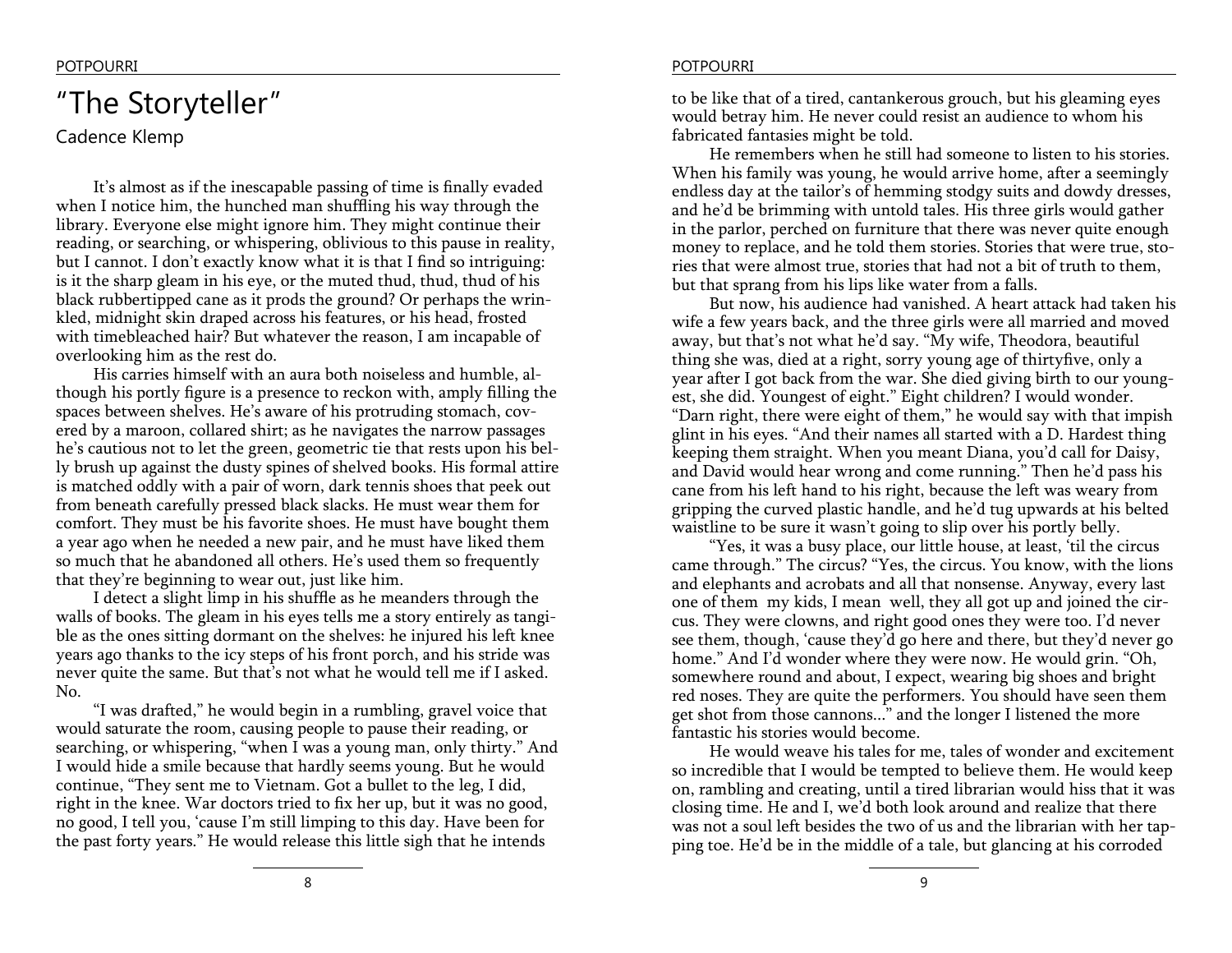silver watch, he'd see that he was tardy for a skydiving appointment or at least that's what he'd tell me with a spark in his eye. "I'm going to be late because of you, you troublemaker," he'd growl, but the exasperation wouldn't reach his eyes. He'd just shake his head and begin his lonely shuffle down the aisles of words and out of sight.

And maybe tomorrow I'd return to the library and I would find him again. I would ask him how his leg was holding up. "Never worse, never better." And then he would continue with a mischievous show of his pearly teeth, "Did I ever tell you that story? I don't think I did." I would open my lips to protest I had heard his tales of war but he was already beginning, "It was a cougar attack, it was. You don't know how sharp those claws are until you feel them rip straight through your knee..."

And I would smile because I would know the stories were on their way.

### POTPOURRI POTPOURRI

### "Follow"

Mary Carnoali

There is no place where the fire bends, where the wind is choked, her cool breath stalled in the crusty rivets of the sand this place where the shadows run and twist and grow, where the sun hides and the moon swells, where the souls of the faded relinquish their hold with grim acceptance.

I travel there, to this place beyond the edge. I tell myself with each labored step how I am different. How I will reach this place, how my path will be littered with the bones of those who were not as strong as I, who came and tried and failed. But I am a fool, as they were fools and fools alike, for there is no place where the fire bends and the crunch beneath my heel is only the crunch of a path well worn.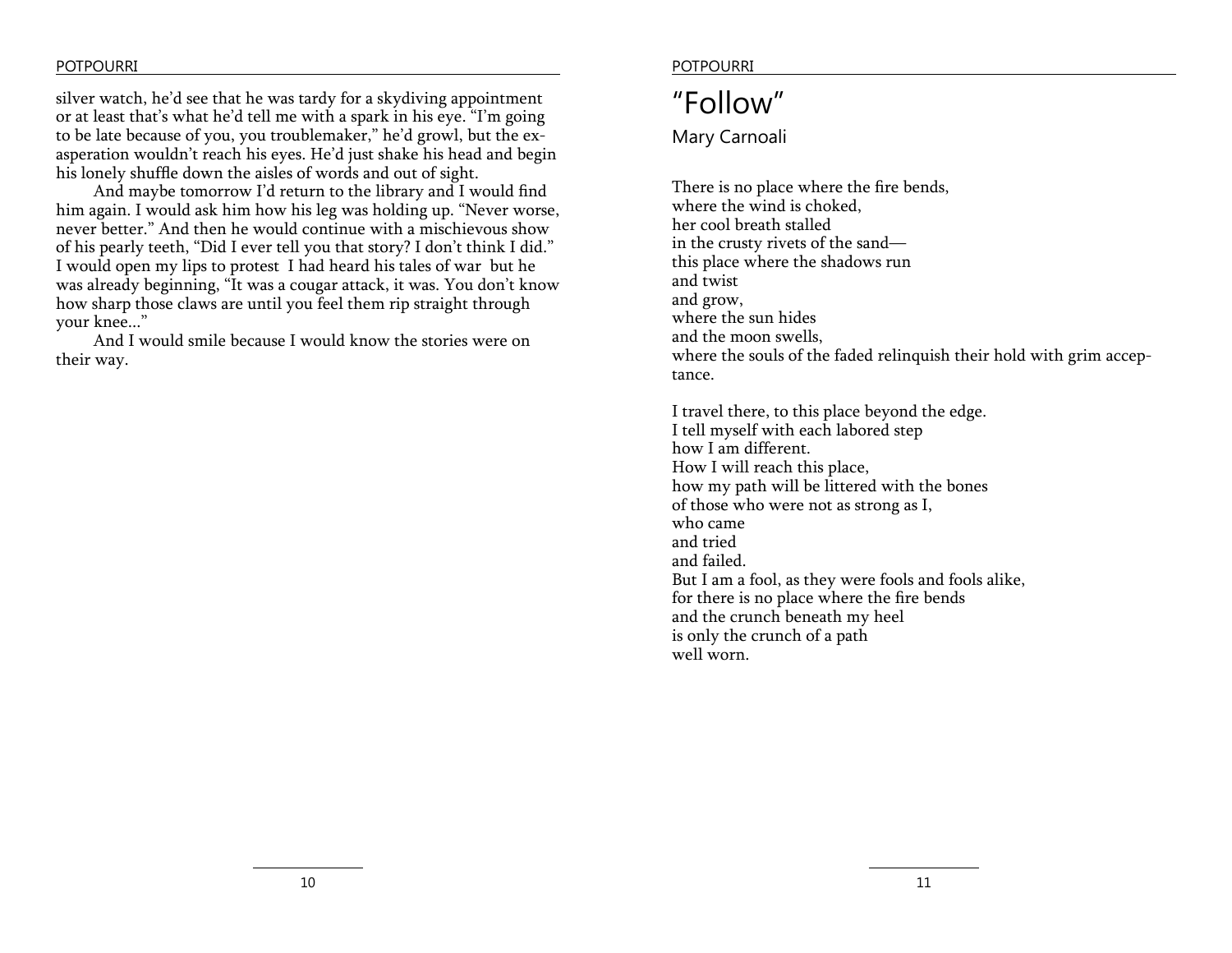## "Oblivion"

Cadence Klemp

Death's call is a frightening summons when all that awaits is oblivion; when with death's kiss, dreams of love and love of dreams fade into nothingness; and when all worked for hoped for waited for will slip into the darkness.

So run, though it might be in vain, run like madmen, ignorant and reckless. For it only takes one step to trip and slip into the oblivion anyway.

### POTPOURRI POTPOURRI

## "The Photographer"

Naomi Iltis

The coffin lid clicked shut, and Marilynn squeezed her eyes shut. Her hands clutched shredded tissues, and Marilynn knew that it was time to say goodbye.

Don had slipped from her fingers much too quickly. Marilynn had awoken as normal and had rolled sleepily towards the middle of the bed to see if Don too had stirred. Instead of seeing his wrinkled cheeks, Marilynn had faced a shadow of her beloved Don. His gray, pallid face and cold skin had been all that remained.

The funeral was a simple affair. Marilynn only invited those who knew the couple best; only four couples took their seats in the hard, wooden pews. The smell of fresh flowers permeated the stale air of the old church.

The haunting melody of "Taps" filled the air and gunshots echoed through the trees. Marilynn shuffled to the large hole, and dropped a single, white tulip onto the polished wood. Turning from the gravesite, Marilynn walked – as steadily as she could manage – into a life without her husband.

Three days later, Marilynn was exhausted. Family members, distant relatives, neighbors, and even people she had never seen had constantly come and gone. Her daughters chattered in the kitchen; her sons carried boxes of Don's belongings into the dark attic. While Marilynn had welcomed the busyness, she was ready for the soft peace that enveloped her as the last family drove away. In time, she would be lonely again, but for the moment, she felt at peace.

Marilynn walked slowly through each room, straightening mag azines, folding blankets, plumping pillows. Satisfied with her work, she made her way to the winding staircase, but paused on the first step. She turned slowly to her left, her tired eyes falling on the closed door. The small, windowless room had been Don's sanctuary. Mari lynn gingerly turned the knob, and swung the door open. The musty yet comforting smell of Don's cologne filled her nostrils.. Marilynn's eyes came to stop on a box of books, their spines cracked and faded. Taking a deep breath, she ignored the creaks in her knees and bent down, picked up the box, and walked out of the study. She climbed the stairs to the attic.

When Don had first built the house, Marilynn had despised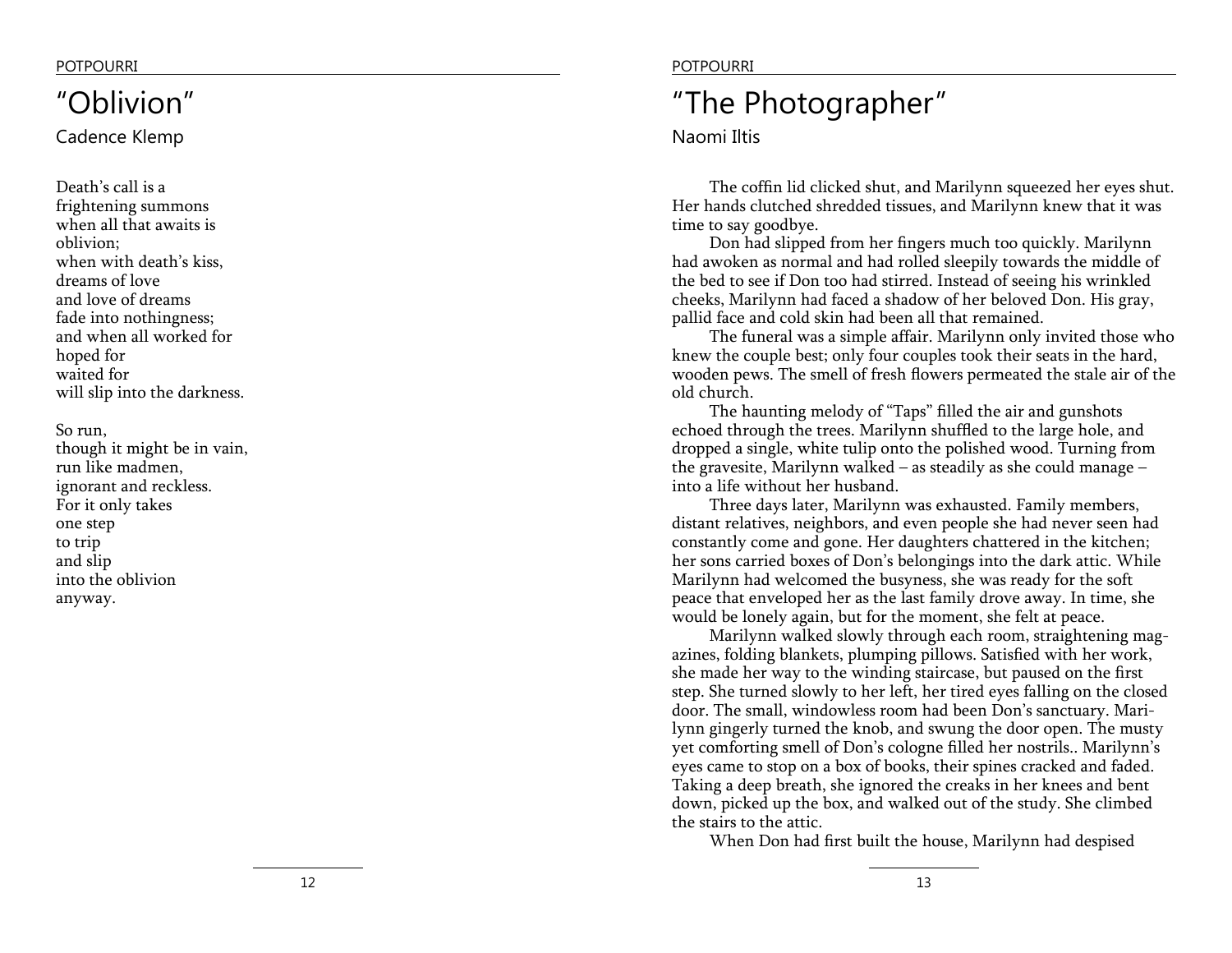### POTPOURRI POTPOURRI

the attic. Drafty and dark, its exposed rafters had been perpetually festooned with spider webs. Shadows loitered in the corners, giving Marilynn the feeling that she was being watched. All the same, it was a large room and had been very useful as their house had been filled with children. Marilynn stepped into the attic and made her way to the back of the room. She found a spot and placed the box on the scratched, wooden floor. Satisfied, Marilynn turned to leave the attic. Her eyes landed on a small, blue wooden box with the words "For Marilynn" carved into the lid.

Marilynn eagerly lifted the lid, anxious to see what might lie inside. Stacks of black and white photos, torn and wrinkled at the edges lay nestled inside. Marilynn's eyes filled with tears as she gazed upon the photos, photos she could not recall ever seeing. Curiosity got the best of her and, forgetting her confusion and the lengthening shadows of evening, she settled in.

The first photo captured a group of chattering teenage girls walking down the sidewalk, Marilynn at the center. Marilynn, tall and willowy in her youth, strolled home after school. Marilynn relaxed and soaked up the laughter. Oblivious to the conversation, she let her mind wander. Don. He was quiet, not especially good-looking, but his dark hair and eyes gave him a mysteriousness that Marilynn liked. One way or another, she would get to know Don.

It took longer that Marilynn had anticipated. Since she had turned sixteen, she had grown accustomed to a constant following of boys. Always polite, she had turned them down. One boy in particular had asked her numerous times to the movies or to Bessie's for a soda. She had always declined, not at all interested. In fact, she felt uncomfortable around him, for he hung in the shadows waiting for her. But Don was different. He lived in his own world, completely oblivious to Marilynn and her charms. Fed up, Marilynn decided it was time.

"Don, do you want to go out with me or not?" She spoke confidently, not at all concerned with the forwardness her words suggested. Don finally met her eyes and was not at all taken aback by her boldness.

"I knew you would get impatient one of these days," Don replied calmly. "But yes, I would. I was planning to ask you, but you just couldn't wait, could you?" He laughed. Marilynn joined in, loving the way their laughs sounded together.

A woman gazed down at the ring on her finger, her face filled

with love. Barely six months had passed when Don made up his mind to ask Marilynn. He had known from the moment he laid eyes on her that he would marry her. Yes, it had taken him years to get up the nerve to ask her. Even then, he didn't do the asking. She did. But he liked that about her. Marilynn was not afraid to go after what she wanted. This time, however, Don knew that he would gather his courage and get down on one knee.

He worked harder than he ever had to save enough to buy Marilynn a ring. He wanted her to have the best, even if it meant exhausting himself. Finally, he had enough. Don purchased the ring, placed it in a blue velvet box, and hid it in his pocket. He had the whole evening planned.

The walk was wonderful. The picnic perfect. Don held Marilynn's hand as they strolled along the lake. The moon shone down on them, filling the night with shadows. Don paused, bent down, and looked up at Marilynn. He pulled the ring from his pocket. Marilynn's eyes filled with tears as he slipped the ring on her finger.

Marilynn smiled at the memories of that night. He had completely caught her off guard. And she loved him all the more for that. Of course she had said yes. Don had been so thoughtful, so sweet. At that moment, she realized who had taken the photos. Don had! He had captured these moments so that she might have something to cling to when he left. She would be all right.

A beautiful woman waved her hand in a tearful goodbye. The letter had arrived only a year after their wedding. Marilynn awoke early that morning, anxious to tell Don about the baby that would turn their family of two into three. She had received the news only yesterday; impatient as she was, she knew that the time had to be just right.

Later that afternoon, Marilynn hummed as she washed the dishes. Everything would be absolutely perfect. Marilynn slipped on her shoes and strolled down the twilight-bathed lane to collect their mail. As she neared the mailbox, a shadow disappeared around the corner. Marilynn blinked, uncertainty filling her. She gathered the mail and hurried back down the lane. A thick, white envelope in her hands caught her attention. Addressed to Donald Schultz, it filled her with a sense of alarm. War had begun, and Marilynn had the sinking feeling that this was the letter every household dreaded.

Don had been drafted. How could this be happening? Everything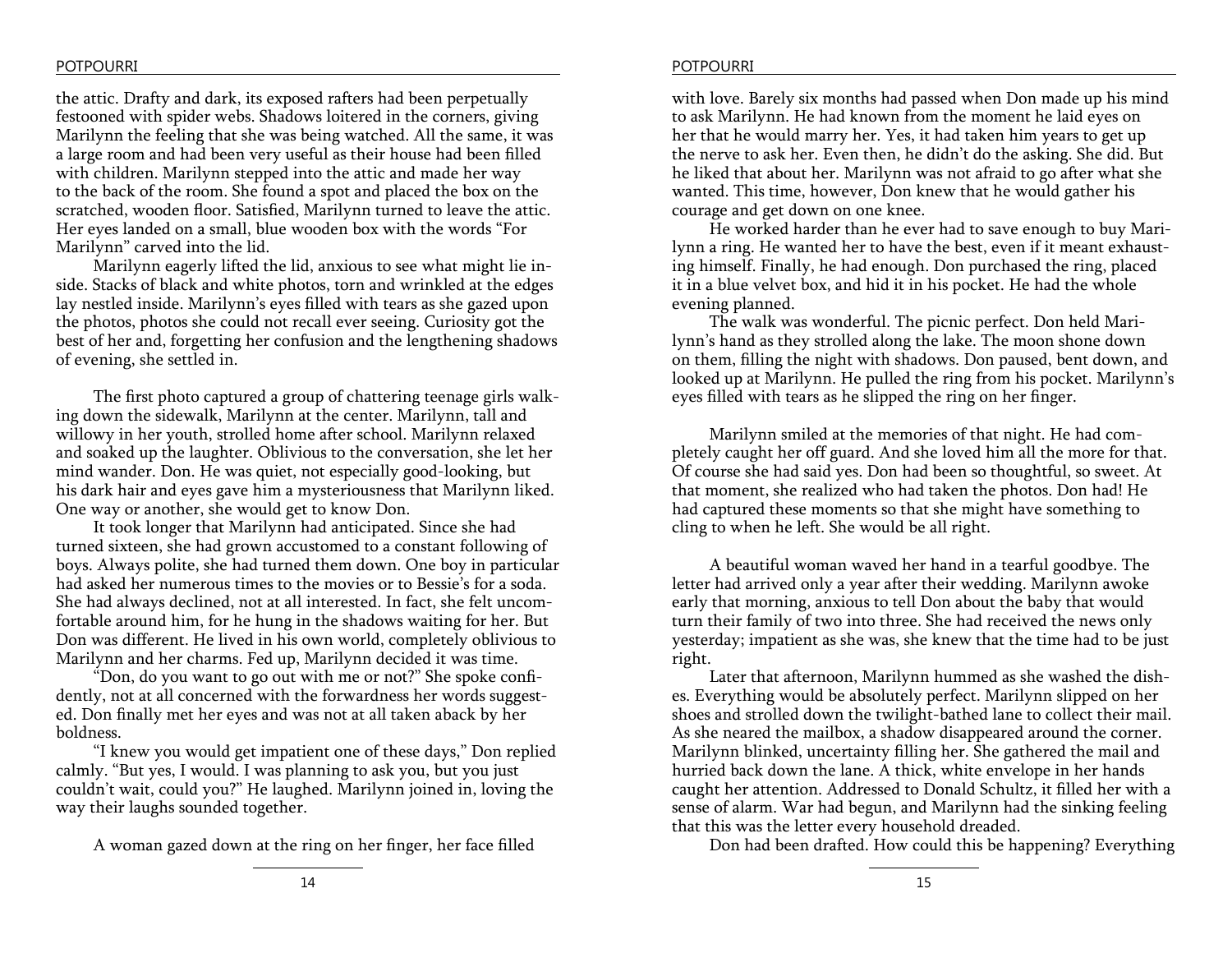### POTPOURRI POTPOURRI

had been wonderful. How would she tell Don about the baby? She certainly did not want to add to his worry and concern. Yet she wanted him to have something to hold on to, something to give him hope. For once in her life, however, she would wait.

The time came quickly. Marilynn and Don walked slowly towards the train station, Don clutching a suitcase in one hand and Marilynn's hand in the other. Marilynn wanted to say something that would bring comfort to Don, something that would reassure him of her love. She wanted to tell him that everything would be all right. She especially wanted to tell him about the tiny life inside her. But there was nothing that she could say. Don dropped his suitcase and gathered Marilynn in his arms.

"I love you, Don. You know that, right? I love you more than anything." Marilynn finally spoke, her tears streaming down her face.

"I know that. And I will think of you every day. And before you know it, I'll be home again." He kissed her, then turned towards the train.

Marilynn dried her tears. For the first time in her life, uncertainty held her captive, uneasiness settling around her like a cloak. Summoning her courage, she smiled and raised her hand in a wave.

Once again, Marilynn pulled herself from her memories. What an incredible gift Don had given her with these photos. Gazing down at the photos still in her gray hands, she flipped through them quickly. She chuckled at the images of birthday parties and family vacations. Marilynn sighed at the memories. Then paused. The photo she held was brightly colored and glossy. In this particular image, Don and Marilynn smiled at something in the distance. Marilynn sat still. Don had taken these photos of her… so why was he in this one? She flipped to the next. She and Don worked in the yard. Marilynn's breath quickened. If Don hadn't taken these photos, who had? She flipped through the rest of the photos, her suspicion growing. She forced herself to recall their neighbors, their friends. Who could have gotten so close? Marilynn reached the final photo. It photo depicted a church filled with mourners and a dark, wooden casket situated in the front of the church. Marilyn recognized herself bent over the casket. The photo was obviously from Don's funeral. But where were all the flowers? And who were all the people in the pews? As she studied the photo, she noticed a very distinct shadow marring the edge of the photo. Marilynn turned the photo over and found a letter attached.

"My dearest Marilynn," Marilynn read. "I see you finally found

the photos. Each of the photos captures a precious moment. There is one, however, that I especially wanted to share with you. I saved this photo for last. While you mourned, I rejoiced. Let me start at the beginning. I have admired you since I first saw you. No matter what I did, however, you were always out of reach. Then Don entered the picture. I was devastated. But I was not willing to let you go. I remained hidden in the shadows, but I was always there. In my own way, I remained a part of your life. I captured your life and made it mine. I wanted to wait until the right time to make myself known, and I was afraid I would have that chance. But the time has come. I will be back. The Photographer."

Marilynn dropped the letter. Picking up the stack of photos she had perused earlier, she quickly glanced at each one. What she had overlooked before now became the only thing she could see. In every photo, an unmistakable shadow darkened the lower corner. He, who had called himself The Photographer, had put himself in every picture. He had worshipped her all this time, and he was coming back. A cold dread swallowed Marilynn. Whoever this man was, he would return.

Her breath came in short gasps. Her mind reeling, she turned the door. A shadow, dark as night, crept its way through the doorway and across the splintered floor.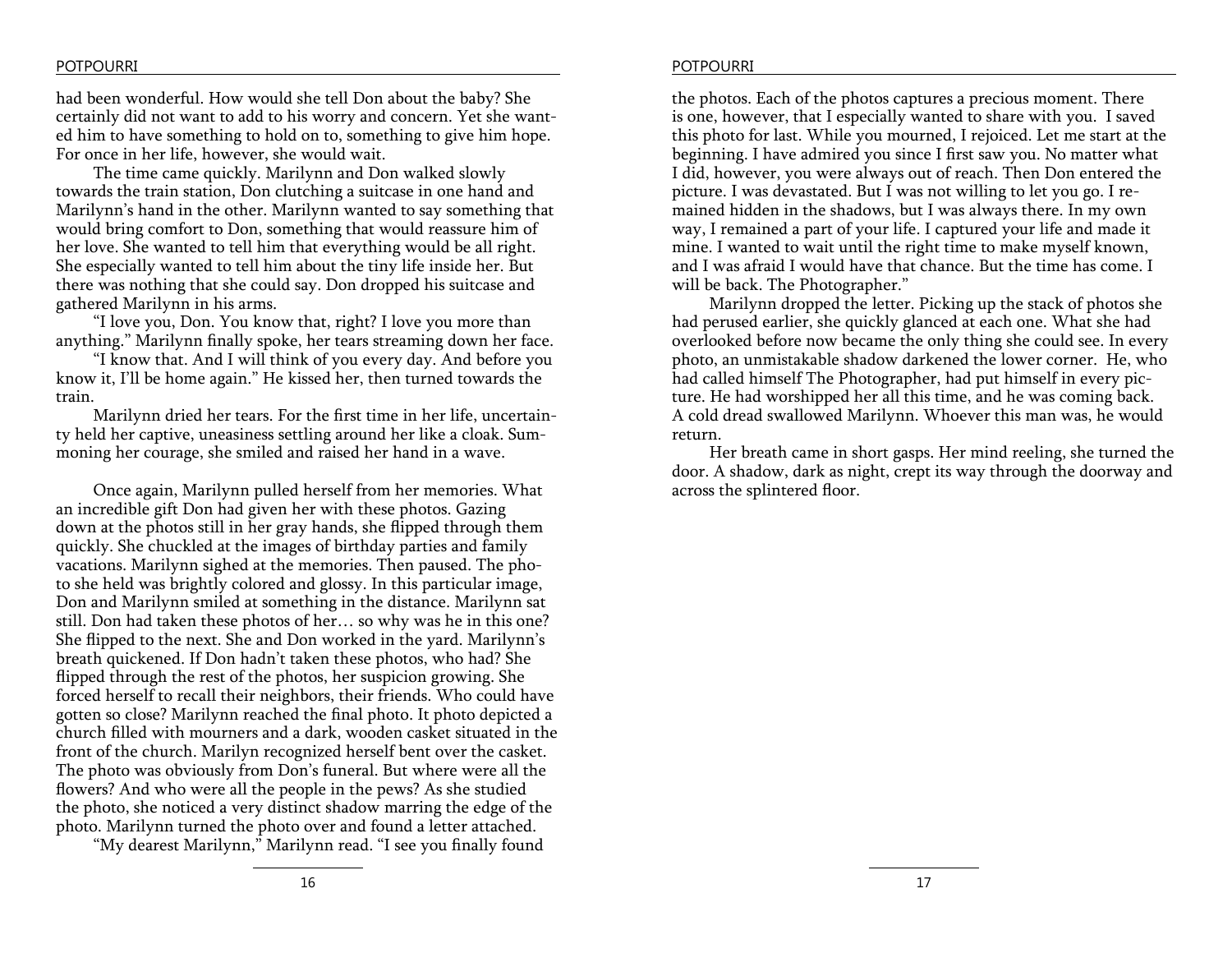## "Reach for the Dead"

Johnathon Carnoali

We called her home, and we called her mother, and when the time was right we abandoned her. Floating as she was, lost and graceful and listing gently, we abandoned her, casting our indignant eyes backwards towards her, towards home, one last stagnant prayer flickering in the half-light.

She stared back, her rotten eye focused far past us. Focused on the far off accomplishments of her children. Her children, her love, her pride, her quiet murder. We left her in the shade of her burning porch, and when her world became too parched, left her to the rolling mercy of the sun.

"I understand," she whispered stretching her crinkled brown hands before her and gritting her yellowed teeth "After all, your pain is my pain, my child." "I loved you once," She called after us. "I loved you with all my heart."

When we reach for the dead everything becomes nothing But we do, because our home is frozen and empty. We're despicable, slanderous, convicted And we, with our guilty, pregnant sympathy could only ever answer in silence, could only ever run from our twisted creation. Our brown, sickly mother.

She was beautiful once, our mother. We were told that, for a time, she was lovely. For a time, her verdant curves and valleys unfurled and opened full and gentle over our slowly drifting oceans Our heartbeats frantic and afraid next to hers soothing, steady, loving, selfless.

POTPOURRI POTPOURRI

### Izaak Wendorff "Pimple"

As if Earth were invaded By a giant mountain preparing to release The toxic carbons, sulfur, and oxides,

It stretched the pores. I made it A promise to myself to cease Thinking of its rigid sides

Which I simply hated; The volcano likes to tease. POP! First the white lava, then the crimson red resides.

Oh, joyful eruption!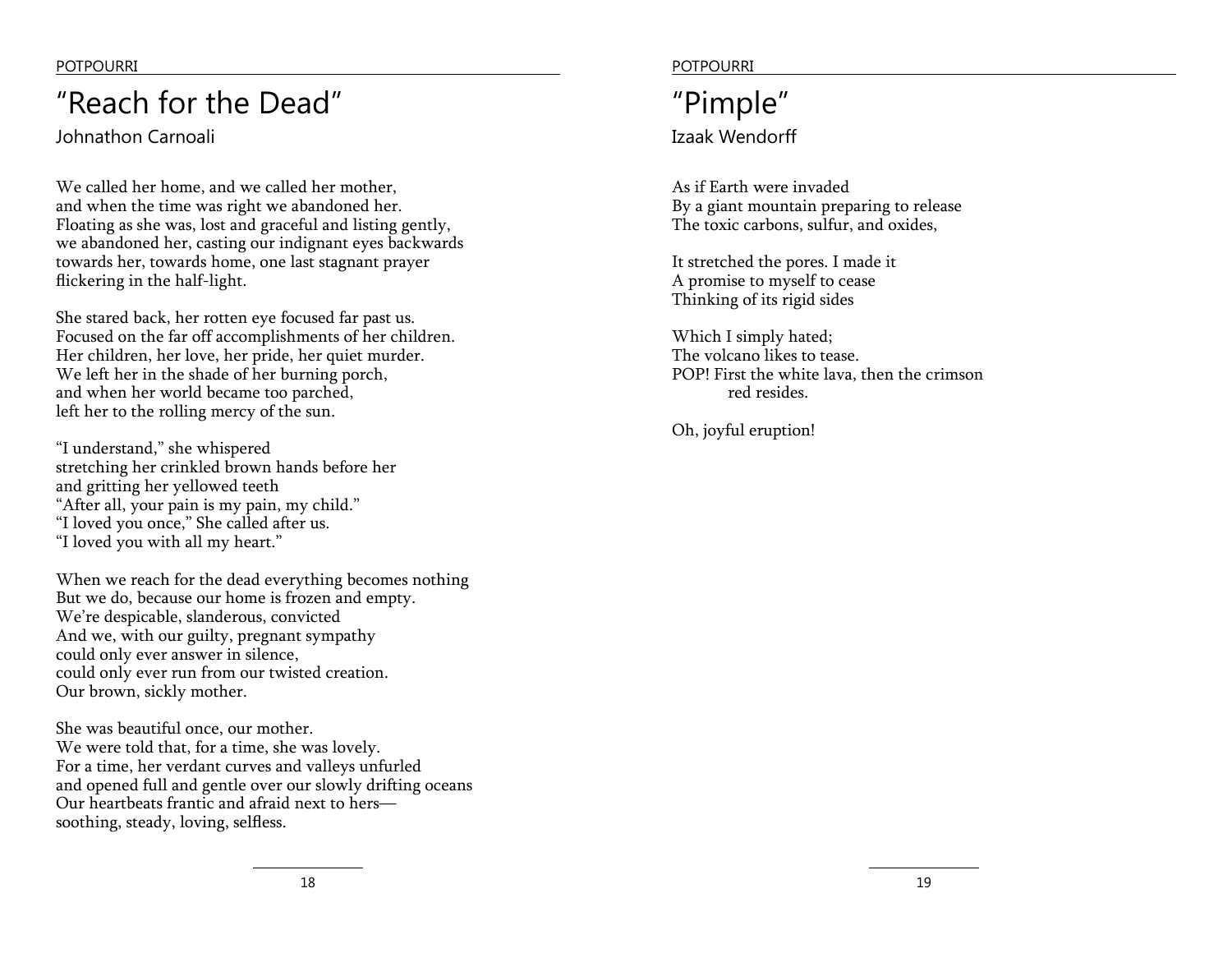## "Great Nation"

Marcel Hallaert

Sweet serene solidarity, it serenades the soul. But gates to hell don't shut in the mind of a maniac. One or two, like flowers in the dirt, a Columbine, seasonal. Around only when skies are blue and sun shines— deceit. Like rain with no clouds, unexpected and unwanted, securely unsafe and unseen. Cannot be undone. Scared. A Millard South mindset. A monochrome t-shirt in Von Maur. A look in the eyes that says: "I don't care." "I've lost it." Like a Sandy Hook stuck in the abdomen of a once great nation. Controversial laws are proof that where we live now makes the 1930's mafia look like Project Peace. Batman left his suit at home, he's not visiting Aurora tonight. Go to Virginia Tech. Learn something new. Read it in the news, and take no action. Just remember that a life lost is another hindered. Like the twitch of a spider's web,

it spreads. Attracts the others. A psychotic rampage that blows the mind. Blows it onto the walls. It locks us in a phone booth, and forces us to dial 9-1-1 on September 11. Like the 16th president's Booth, a John Wilkes world. The image of Harvey Oswald. A Luciferous lot of jargon, it spreads across social media like patting the dirt on the grave. Our country tis' of thee, we are too blind to see. When twins fall like towers in a kindergarten class, and blood pools in the legs of lifeless innocence, human rights don't matter. Land of the free and home of the insane. Like a statue to the damned, they become household names. Frothing at the mouth, the rabid dogs of media eat it up like a wounded bird. Mend a wing and soar through flaming forests. The grief falls over victims' crying families. Like termites in the woodwork, we feed on their sadness. Say we're sympathetic and change the channel

### POTPOURRI POTPOURRI

to see how the Kardashians are spending their inheritance. The 4th of July comes every year, 365 days of it, like a pyro-hypnotic flare singeing the pupils of the fed up. All the while, the hollowness of it cackles inches from our nostrils.

God Bless America.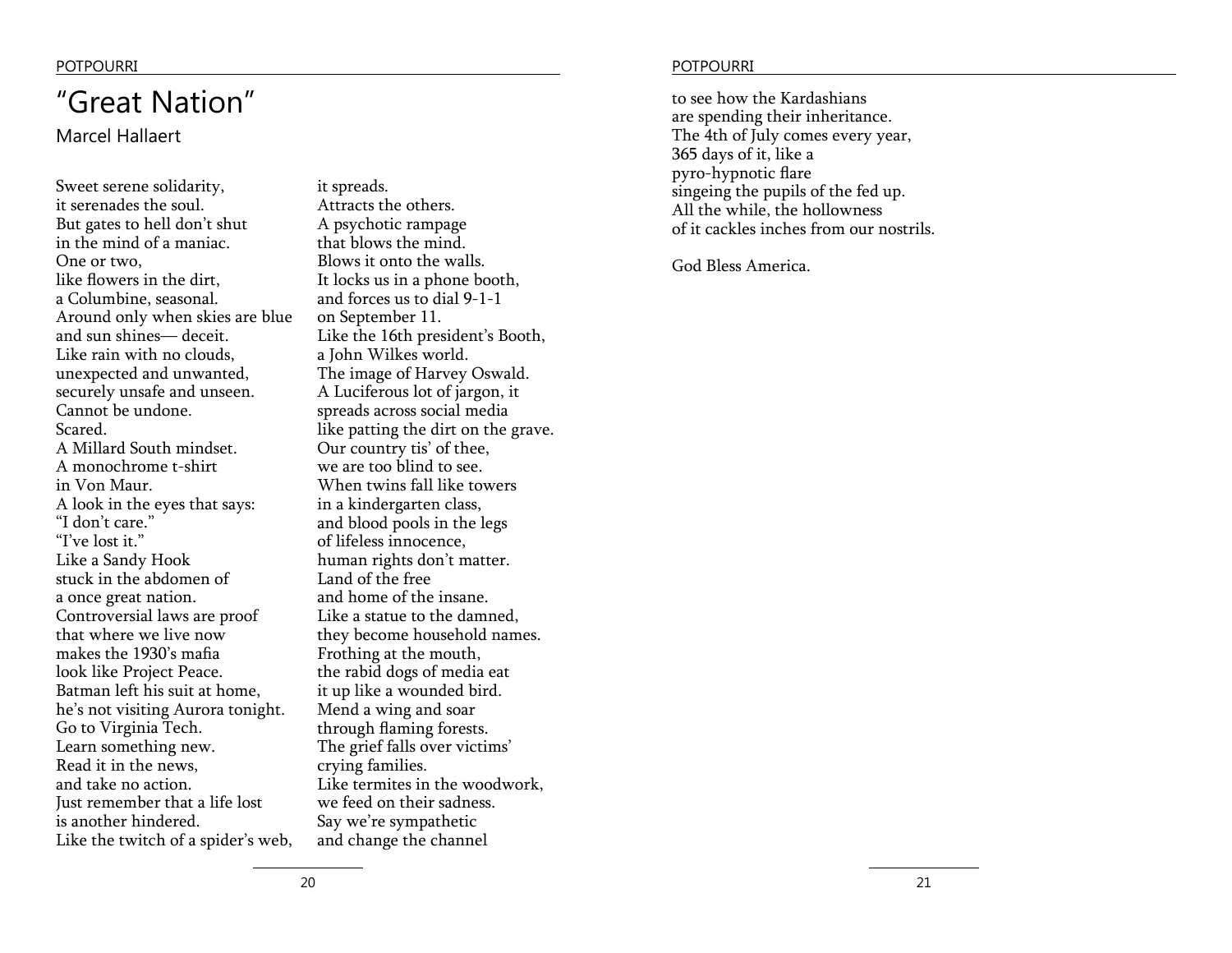## "A Self Portrait"

### Michael Winckler

As I sit there, he looks at me with a smile full of grace, a smile that I can't imagine someone having more than a few times a year, maybe even a lifetime. It's a smile that invites me to forget of the stress that forges my thoughts into stone. I then begin to realize he sees my heart exactly how it wants to be seen. I'm convinced he exposes one of these grace-filled smiles more than a few times a year.

Beyond the smile, his dimples are deep and his beard is coarse. His eyes are tenderly intentional; I can tell he isn't afraid to feel deeply, yet it is a gaze for which I would be comfortable going into battle. His laugh invites me to do the same.

I observe him as he walks back to where he was sitting. The laughter has subsided, but my captivation has not. He sits down, relaxes his shoulders, and looks out the window. I catch him leaning on a memory. He furrows his brow and crinkles the side of his mouth. His shoulders are relaxed no more, they seem rather to be bearing something that would suffocate stronger men. His look deepens and has an aching sense of otherness. There is nothing outside that he is looking at in particular—no, he is looking much too far. I can see in his eyes something frighteningly different than what I had just experienced. In no time at all, he looks to have aged years. A sadness that I've never seen before is being forced out of his woven hazel and green eyes. I wish to have never seen this, for I know the only thing that would cause his thoughts to wander so deep, so far into his soul as this, would be a broken heart. For I know that no one looks at someone else's heart as he had looked at mine, unless he were searching for his own.

### POTPOURRI POTPOURRI POTPOURRI POTPOURRI POTPOURRI POTPOURRI POTPOURRI POTPOURRI POTPOURRI POTPOURRI POTPOURRI POTPOURRI POTPOURRI POTPOURRI POTPOURRI POTPOURRI POTPOURRI POTPOURRI POTPOURRI POTPOURRI POTPOURRI POTPOURRI PO

## "Inverse"

Hannah Fortna

Dark pinpricked sky Warm pockets Tiny shoes that make me feel top-heavy Clamorous moon floodlighting the entire world Maybe looking for me

Low throbbing, phone-in-pocket music, thick hushed smoke Dark hunched-shouldered, swaying out of sync

I almost didn't see him standing there because I was looking at the stars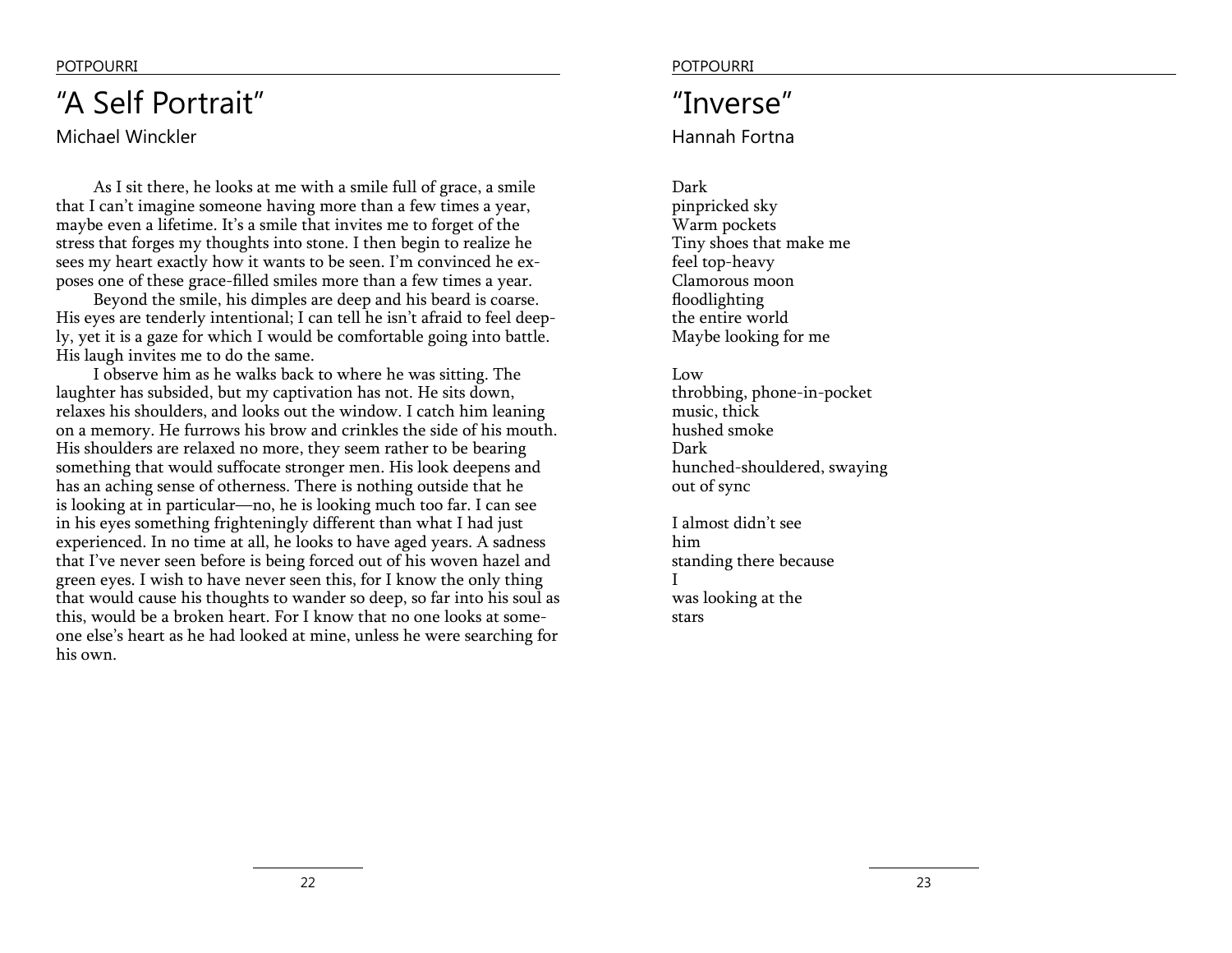Ellie Fransmeier

I have a queer feeling of regard towards you, he said as if there was a cord attached somewhere under my left breast and the other end in yours So that is exactly what he did. He took up a piece of string and secured it First round his own heart, for that was easy enough Then he gently reached under her ribs and plucked out her organ of veneration from its hitherto untouched residence and held it beautiful and fluttering and wild in his hands and tied the other end of his string around it and placed it back in her chest And now you are truly my little bird, he said And we will be together always, for if you leave me or stray too far The cord will be snapped And I should take to bleeding inwardly And I will die And why, she sang, would I ever wish to stray too far from you. And these words petted and soothed him and smoothed the furrow in his massive brow So she sang them every day So that when the day came that she flew away so far that the cord was pulled taut He knew she didn't mean what she was doing That his chest was in no real danger of breaking open Because she would return to him of her own accord

### POTPOURRI POTPOURRI

"A Feeling of Regard" so he didn't pull the string towards him to ease his pain (even though he could have done so and no one would have blamed him) He only called her name and the reverberations of his voice were carried along the string And hit her with a force that knocked the breath out of her And though she would not cut the string, she tried to ease the pain She turned her heart to ice and rock But the string chipped away at it still So she used the shards of rock As flint, but the string would not catch fire And so she left everything she had found (her freedom her chance) And followed the cord back to him And the closer she got to him the more comfortable he felt And when she reached him they both agreed she had come back of her own accord And she was glad to see his heart still enclosed in its casing, as warm and strong

as it had ever been.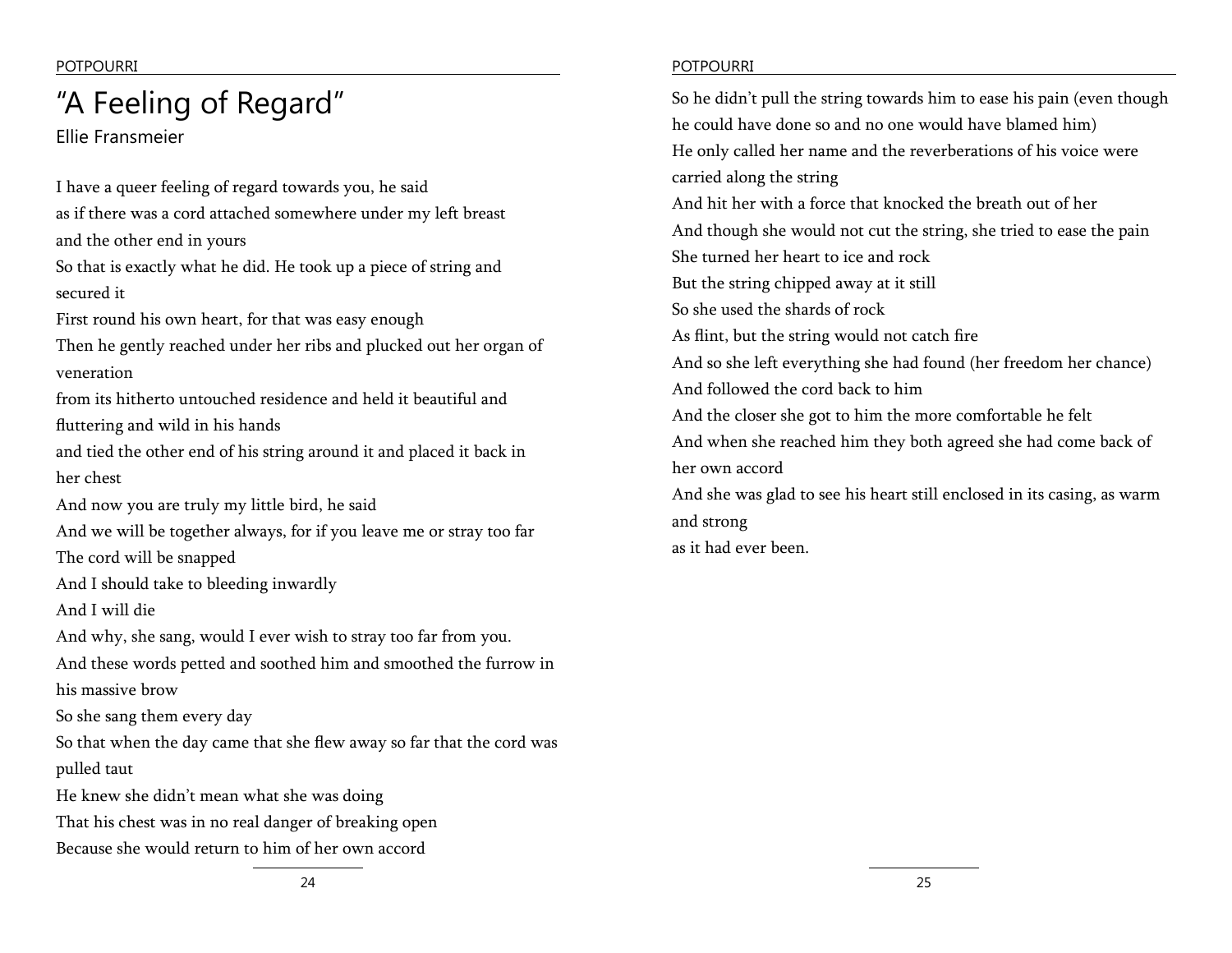## "The Ruins as They Were"

Johnathon Carnoali

The ruins as they were, crumbled, constricted by the thorns and branches of too great a distance and too great a desire.

The ruins as they were, lost under violent growths of green moss and bright venom. Each cap-stoned arch faltering and piling, vines embracing the tiled ground and curling there like vipers.

The ruins as they were led to foyers and neglected alcoves, led to lonely shafts of pale light dying in rubble strewn throne rooms.

The ruins as they were can never be again. Touched or held or trusted to hold a foundation. Can never be warmer than the empty spaces between the verdurous walls.

The ruins as they were, punished and trampled for rising too high, for overtaking the sun in the wrong direction.

### POTPOURRI POTPOURRI POTPOURRI POTPOURRI POTPOURRI POTPOURRI POTPOURRI POTPOURRI POTPOURRI POTPOURRI POTPOURRI POTPOURRI POTPOURRI POTPOURRI POTPOURRI POTPOUR POTPOUR POTPOUR POTPOUR POTPOUR POTPOUR POTPOUR POTPOUR POTPOUR

The ruins as they were, now damned and twisted stretched six ways like a cracked pane of glass. Struggling for too long while sanguine moss grows and flourishes and smothers a two-faced friend.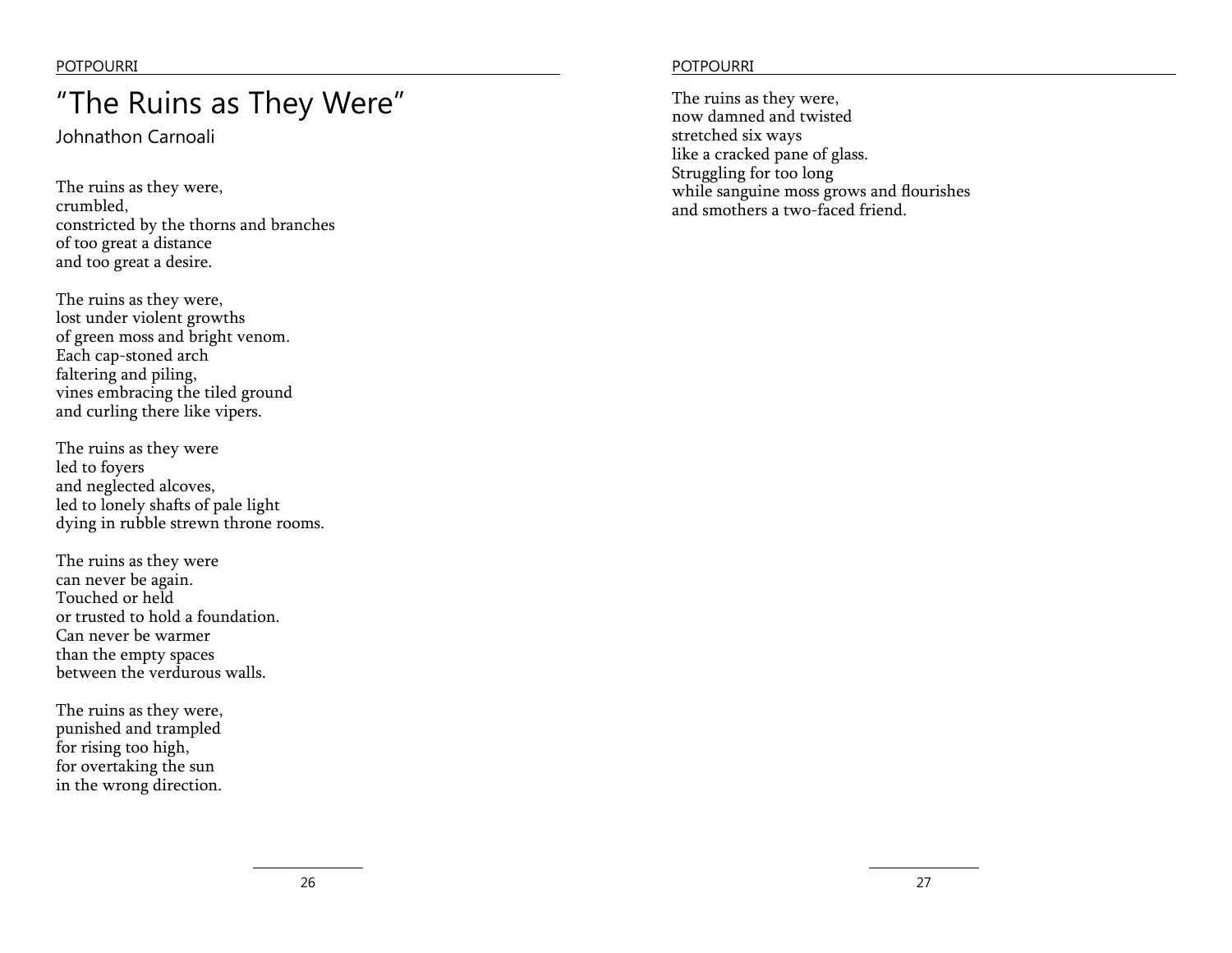## "At the top of the building a decorative ledge"

Hannah Fortna

At the top of the building a decorative ledge runs all the way around, sticking out no more

than enough to interrupt the rain if it streams down the bricks. Next

to the building stands a tree, one single skinny branch of whose

rests against the ledge. That must be how the squirrel got up.

Up the skinny branch, down the narrow ledge to the corner, where

he perches with tiny feet gripping the edge and tail

kinked up over his back, chattering with great insistence to the world

in general. Yes, I told him, I do believe you are

the king of the world up there. What a tragedy

would it be if he were actually

calling for help?



"Idea Book" by Grace Hollenbeck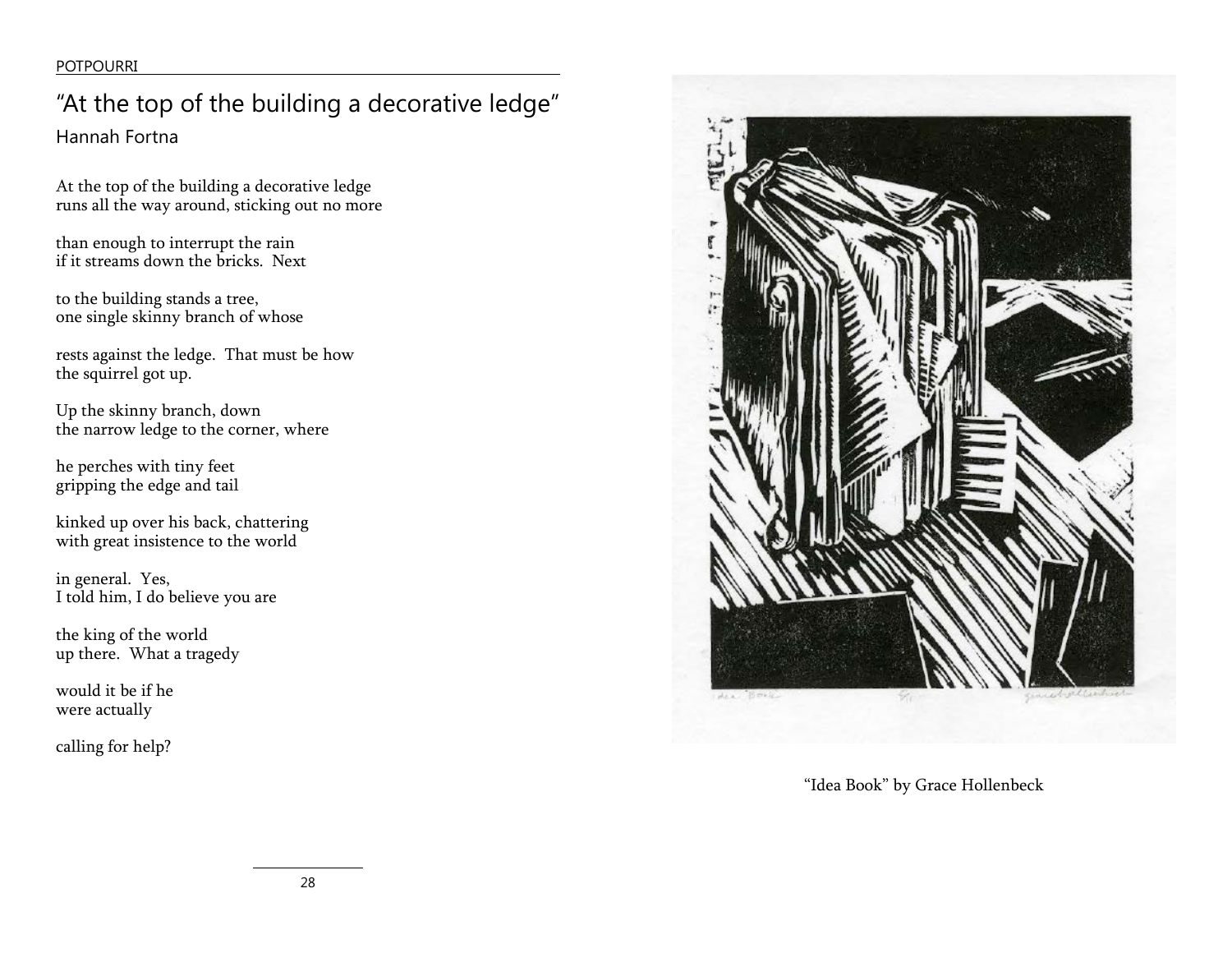## Guest Reader's Selections

Dr. Bruce Creed, Professor of Communication

"Poetry is This" Danielle Jarvis

"Follow" Mary Carnoali

"Oblivion" Cadence Klemp

"The Photographer" Naomi Iltis

### POTPOURRI POTPOURRI

## Dr. Bruce Creed Biography

Abigail Connick

Dr. Bruce Creed currently serves as the professor of communication and the English, Communication, and Theater Arts department chair. He will retire after the 2014-2015 academic year.

Creed began teaching after he completed a Masters in Communication with an emphasis on Oral Interpretation in 1975. After a few years of teaching, he became dissatisfied with the profession and resigned from his teaching position. Following his career change, he worked a couple of smaller jobs before he was hired to work for a United States government contractor.

In the late 1980s, Creed decided to pursue teaching again, and in 1989, he was hired as an assistant professor in communications and theater at Concordia.

"This was kind of where I landed on something that was really meaningful," Creed said. "God literally gave me a second chance (at teaching)."

In his 26 years of service to Concordia, Creed taught various communication and theater classes. He also directed and acted in plays. Creed and Professor of Art, Lynn Soloway, regularly took students on international trips to western and central Europe. Creed also participated in several short missions with students, including aiding tsunami victims in India and Indonesia, building houses in Mexico, and teaching English abroad.

Creed is thankful for his opportunity to teach at Concordia. He said that his job has "truly been a vocation." Creed has immensely enjoyed the Christ-centered atmosphere of Concordia that emanates from both the faculty and the students.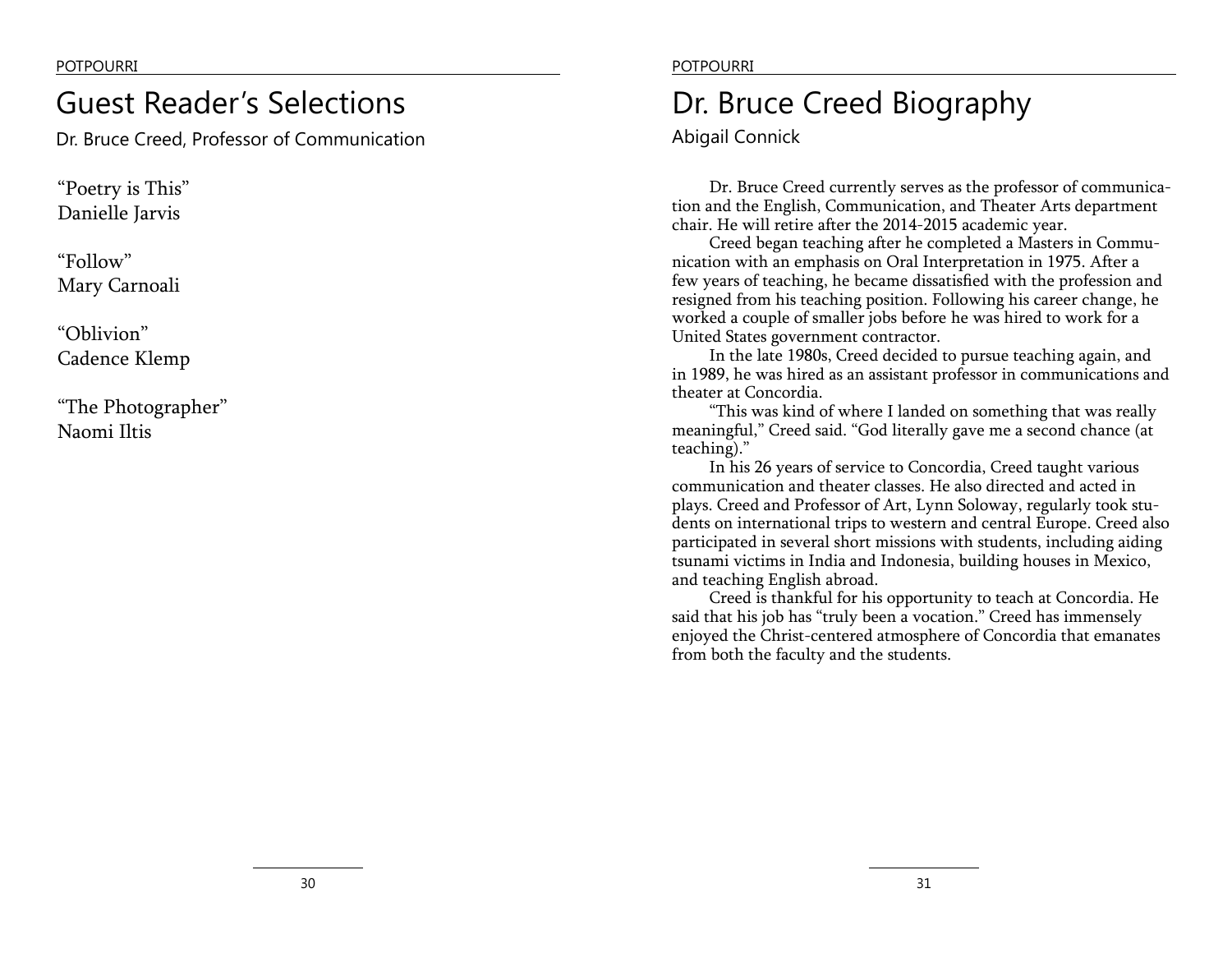### Dr. Bruce Creed  $"5/19/79"$  The lights get hot

Teacher

Like barefoot, happy children (products of some other loves) You bounce leap spin into my life whether I want you or not so I am involved . . .

Each of you in some way large or small is a part of me more a part of me each day

We meet at scheduled hours for meaningful exchanges of words sometimes quiet always intense

Professionally I try to see you all as lumps of clay for me to squeeze and mold with my eager fingers (the metaphor of the process is not clear)

Too often I am thinking of the hot fire of the kiln and not the clay about to burn

### I am never finished

Or perhaps it's a play

Our scene continues and we the actors are left to search for an ending

### POTPOURRI POTPOURRI

some lines are lost to mumbling and there we are

Each of you bouncing spinning leaping

I lurching after several at once

Mad to make my mark upon the clay